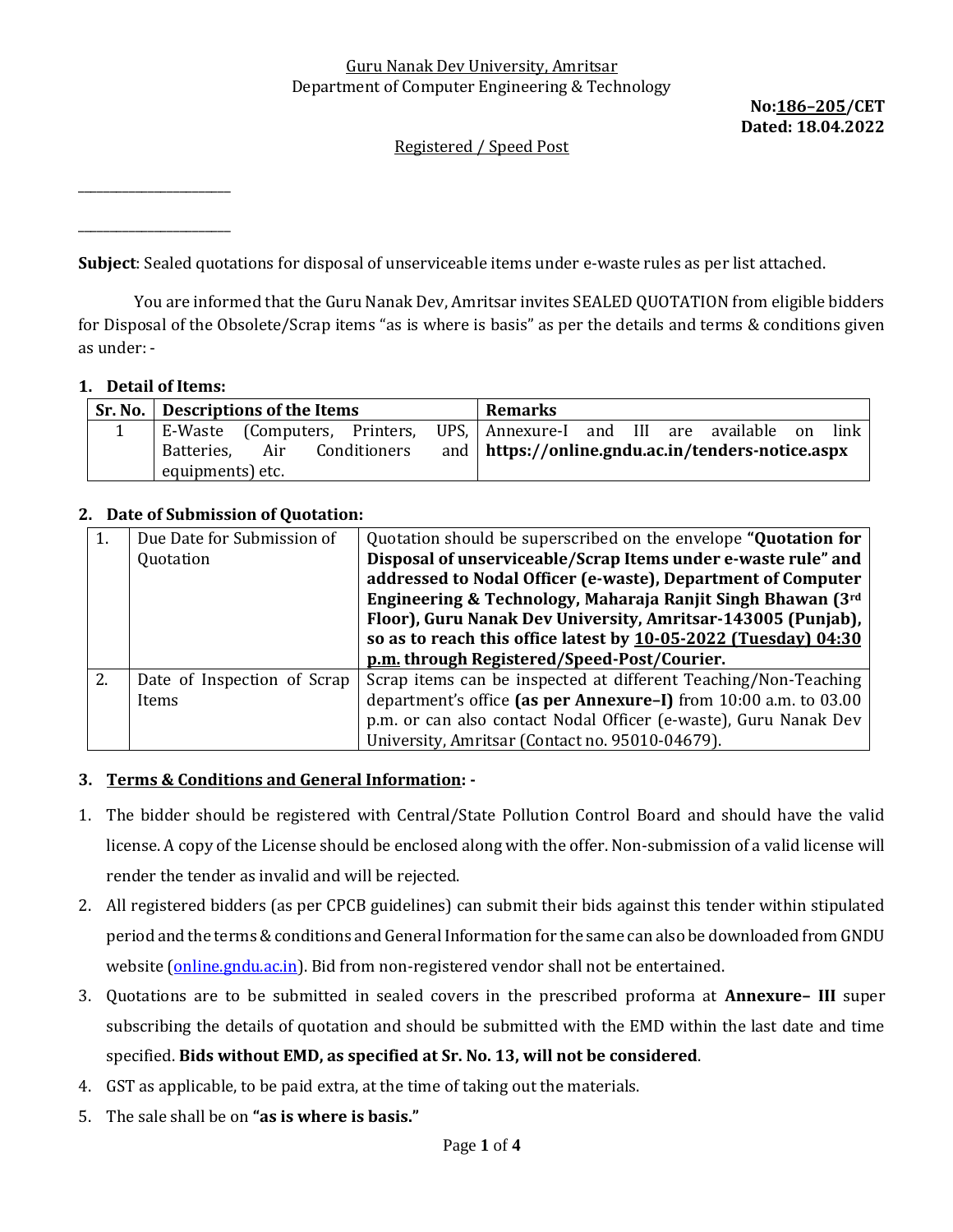- 6. It is the responsibility of the bidder to assess the items properly before quoting. No further claims will be entertained after opening of the bids.
- 7. Bids received within the due date only will be entertained.
- 8. The quotation should be valid for a period of 60 days for acceptance from the date of opening of the bid.
- 9. The Quotations shall be written legibly and free from erasing and over-writing. Corrections, if any, should be duly attested by the authorized signatory. Rates should be written both in words and in figures.
- 10. Bidders cannot withdraw their offer once it is submitted.
- 11. No enquiry of bidder shall be entertained once the material is lifted by them.
- 12. All labour, tools and equipment for loading the items from the site to buyer's trucks with all leads, lifts etc. shall be at the cost of the buyer.
- 13. Interested Bidder(s) must submit an **EMD amount of Rs. 15,000/- (Rupees Fifteen Thousand only) in form of Demand Draft (DD) in favour of Registrar, Guru Nanak Dev University, Amritsar payable at Amritsar**. The EMD shall be returned of the unsuccessful bidder(s) whereas for the successful bidder, the bidder must deposit the amount obtained by deducting EMD from contract amount at the time of taking away the materials. The EMD of successful bidder will be deposited in the University account as part of the contract amount.
- 14. The successful bidder with Highest Bid will be issued a sale order and shall have to **make payment in the form of Demand Draft (DD)/NEFT/RTGS in the name of Registrar, Guru Nanak Dev University, Amritsar** or submitted by cash at the University Cash Counter for the quantity at the contract rate plus taxes.
- 15. The quantity of the items indicated in the list is approximate and sale will be effected at actual at the time of taking delivery.
- 16. The bidder should take delivery of the items within 15 days from the date of Sale Order.
- 17. The bidder will not be permitted to sort out the materials. The entire lot should be cleared as directed by the University Authority.
- 18. Removal and transportation of materials shall be done only during working hours of GNDU. No materials will be allowed to go out after 05:00 p.m. on week days. Similarly, no materials will be allowed to go out on Holidays.
- 19. The material shall be collected in trucks licensed to carry such products. The buyer will arrange to remove the materials sold to him and clear the site within the stipulated period mentioned in delivery period, failing which the EMD submitted will be forfeited.
- 20. No other material should be removed from the site.
- 21. The bidders are required to indicate their PAN Number in their offer since it has been made mandatory by I.T. Department.
- 22. GNDU reserves the right to divide/split the order between more than one qualified bidder.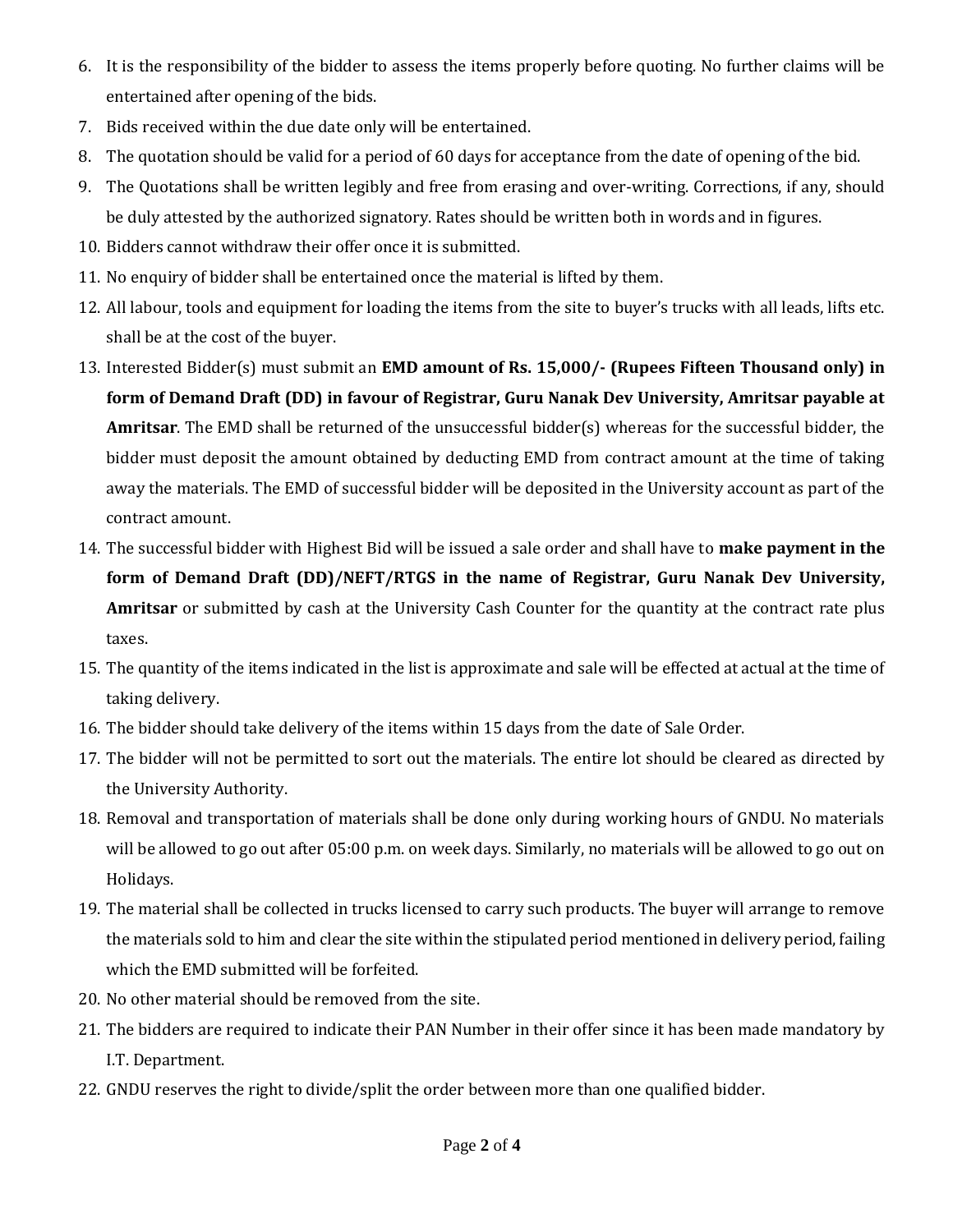- 23. GNDU also reserves the right to accept/reject the offers or cancel the whole proceedings without assigning any reason whatsoever. The decision of GNDU will be final and binding on the bidder(s). Bidders are not entitled to claim any damage or compensation in case of such cancellation.
- 24. Jurisdiction: The disputes, legal matters, court matters, if any shall be subject to Amritsar jurisdiction only.
- 25. Bidders registered with CPCB/State Pollution Control Board, even if they have not been invited to submit bids can submit their bids within the last date and time specified. The term & conditions and General Information shall be the same for them and can be downloaded from G.N.D.U website (online.gndu.ac.in).

**(Nodal Officer) e-waste, G.N.D.U**